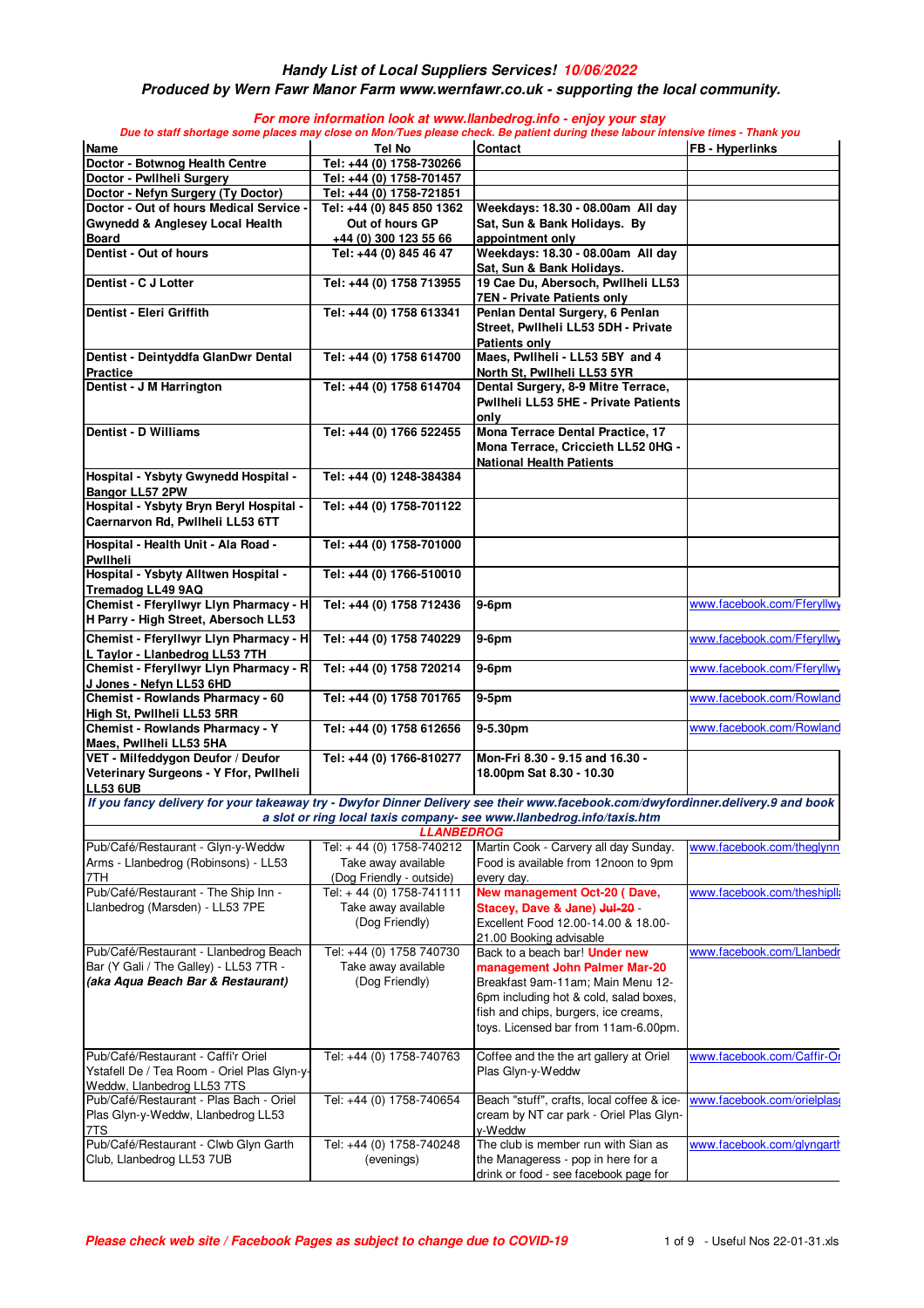#### **Produced by Wern Fawr Manor Farm www.wernfawr.co.uk - supporting the local community.**

| <b>Name</b>                                                                                                                          | Tel No                                                                | <b>Contact</b>                                                                                                                                       | <b>FB</b> - Hyperlinks     |  |
|--------------------------------------------------------------------------------------------------------------------------------------|-----------------------------------------------------------------------|------------------------------------------------------------------------------------------------------------------------------------------------------|----------------------------|--|
| Pub/Café/Restaurant - Petal-á-Pot -                                                                                                  | Tel: $+44(0)$ 1758 713098                                             | Tea Room / Bistro - All day breakfast -                                                                                                              | www.facebook.com/Petalapo  |  |
| Abersoch Garden Centre - LL53 7UD                                                                                                    |                                                                       | Paul and Dianne                                                                                                                                      |                            |  |
| Pub/Café/Restaurant - Tremfan Hall -<br>Llanbedrog - LL53 7NN                                                                        | Tel: +44 (0) 1758 740169<br>Take away available                       | Nigel Skinner & Sandra Pierce - Great<br>views, Superb Food - Booking advisable<br>Bistro to go see link on next entry                               | www.facebook.com/groups/1  |  |
| Pub/Café/Restaurant - Tremfan Hall -<br>Llanbedrog - LL53 7NN                                                                        | Tel: +44 (0) 1758 740169<br>Take away available                       | Bistro to go for takeaway click on link<br>for menus - Phone lines open<br>Wednesday 11am / 10pm. We only<br>take pre orders up to 7 days in advance | www.tremfanhall.webs.com/t |  |
| Pub/Café/Restaurant - The Warren<br>Sandbar - Llanbedrog - LL53 7PA                                                                  | Tel: +44 (0) 1758 714150                                              | Great views, great food - Booking<br>advisable                                                                                                       | www.facebook.com/groups/1  |  |
| Pub/Café/Restaurant - The Anchor Bar<br>and Grill - Pen Y Berth, Penrhos, Pwllheli<br>LL53 7HG<br>Tel: +44 (0) 1758-                 | Tel: +44 (0) 1758 462022                                              | 9am-9pm - Pop in for breakfast, lunch,<br>pizza, coffee and cake or your favourite<br>tipple                                                         | www.facebook.com/anchorba  |  |
| Pub/Café/Restaurant - Twnti Pub - Tu<br>Hwnt Ir Afon Inn - Rhydyclafdy<br>(Robinsons) - LL53 7YH                                     | Tel: +44 (0) 1758-741031<br>Take away available<br>(Dog Friendly)     | Cat Becket - (known locally as the<br>Twnti Pub pronounced Tunti!), prides<br>itself on having real ale and excellent<br>quality food.               | www.facebook.com/TwntiPul  |  |
| Pub/Café/Restaurant - Twnti Seafood<br>Restaurant - Rhyd-y-clafdy - LL53 7YH                                                         | Tel: +44 (0) 1758-740929                                              | Keith & Marisa Jackson - Booking<br><b>Essential - Seafood</b>                                                                                       | www.facebook.com/TwntiSea  |  |
|                                                                                                                                      | <b>PWLLHELI</b>                                                       |                                                                                                                                                      |                            |  |
| Pub/Café/Restaurant - Allports Fish &<br>Chip Shop - Y Maes, Pwllheli LL53 5HA                                                       | Tel: +44 (0) 1758-612641<br>Take away available                       | Fish n Chips eat in or takeaway                                                                                                                      | www.facebook.com/Allports- |  |
| Pub/Café/Restaurant - Anatolia<br>Pizza/Burger Takeaway - 2 Mitre Terrace,<br>Pwllheli LL53 5HE                                      | Tel: +44 (0) 1758-701203<br>Take away                                 | Pizzas, Burgers and Wraps to go                                                                                                                      | www.facebook.com/Anatolial |  |
| Pub/Café/Restaurant - Arvonia Fish and<br>Chips - 29 Penllan St, Pwllheli LL53 5DE                                                   | Tel: +44 (0) 1758-701058<br>Take away available                       | Fish n Chips eat in or takeaway                                                                                                                      | www.facebook.com/Arvonia-  |  |
| Pub/Café/Restaurant - Yummy Box, Sand<br>St, Pwllheli LL53 5HY                                                                       | Tel: +44 (0) 1758-228819<br>Take away available                       | Fish n Chips & Quality Chinese Meals<br>to takeaway - formerly "The Chippie"                                                                         |                            |  |
| Pub/Café/Restaurant - Bamboo House<br>Restaurant & Takeaway - Pwllheli - LL53<br>5DH                                                 | Tel: +44 (0) 1758-613583 /<br>613333                                  | Chinese eat in or takeaway                                                                                                                           | www.facebook.com/Bamboo-   |  |
| Pub/Café/Restaurant - Phoenix, Y Maes,<br>Pwllheli LL53 5HB                                                                          | Tel: +44 (0) 1758-613100                                              | Chinese Takeaway                                                                                                                                     | www.facebook.com/phoenixp  |  |
| Pub/Café/Restaurant - The Bar &<br>Restaurant - Pwllheli - LL53 5RG                                                                  | Tel: +44 (0) 1758-701055 /<br>613800<br>Mob: $+44(0)$<br>07877-603148 | Peter & Orla Herley -<br>Burgers, Sandwiches, Thai& Vegan.<br>Open Mon-Sun: 12:00-21:00                                                              | www.facebook.com/TheBarP   |  |
| Pub/Café/Restaurant - Buffers - 11<br>Station Square - Pwllheli LL53 5HD                                                             | Tel: +44 (0) 1758-614277<br>Mob: +44 (0) 7496 332090                  | Lynne Prince (May 18) - Café<br>Breakfast etc formely Station Café                                                                                   | www.facebook.com/buffersca |  |
| Pub/Café/Restaurant - Caffi Sol - Y Maes<br>Pwllheli - LL53 5HB                                                                      | Tel: +44 (0) 1758-614604<br>Take away available                       | Chris Studt - Great breakfast; locally<br>souced food convenient for the<br>playground!                                                              | www.facebook.com/caffisol  |  |
| Pub/Café/Restaurant - Y Castell - High<br>Street - Pwllheli - LL53 5RR                                                               | Tel: +44 (0) 1758-613090                                              | Peter Jones - Pub and accommodation                                                                                                                  | www.facebook.com/YCastell  |  |
| Pub/Café/Restaurant - The Chiranguito-                                                                                               | Mob: +44 (0) 7718 996084                                              | Diego Salinas - Hispanic Food-                                                                                                                       | www.facebook.com/El-Chirin |  |
| Gourmet - 55 High Street, Pwllheli LL53<br><b>5RT - previous Jane's Sandwich Bar</b>                                                 | Take away opened Oct 2020<br><b>Closed May 2022</b>                   | (Colombia, Spain, Mexico) - to take<br>away - Paella, Empanada, Arepas,<br>Burrito, Patacones, Kimchi Prawns,<br>Tacos and more                      |                            |  |
| Pub/Café/Restaurant - Costa Coffee - 2<br>New Street, Pwllheli - LL53 5HT                                                            | Tel: +44 (0) 1758-701271                                              | Coffee bar                                                                                                                                           | www.facebook.com/Costa-Co  |  |
| Pub/Café/Restaurant - Crown Hotel -<br>Pwllheli - LL53 5RT                                                                           | Tel: +44 (0) 1758-228198                                              | Grant Kangley - A homely and<br>comfortable hotel with 11 rooms<br>ranging from single rooms to<br>double/twin rooms.                                | www.facebook.com/Crownpv   |  |
| <b>CLOSED a new Italian is scheduled to</b><br>open - Pub/Café/Restaurant - Eduardos<br>Italian Restaurant - 53, High St, Pwllheli - | Tel: +44 (0) 1758-701170                                              | Steve, Jenny & Eduardo - formerly La-<br>Bella Notte now Eduardos Italian<br>Restaurant                                                              |                            |  |
| Pub/Café/Restaurant - Felin Fwyd - 19<br>Stryd Moch, Pwllheli LL53 5DB                                                               | Tel: +44 (0) 1758-228118<br>Take away available                       | Linda Thomas - Light lunches, freshly<br>made sandwiches, salad boxes and<br>home made cakes all cooked on site to<br>eat in or take away.           | www.facebook.com/Felin-Fw  |  |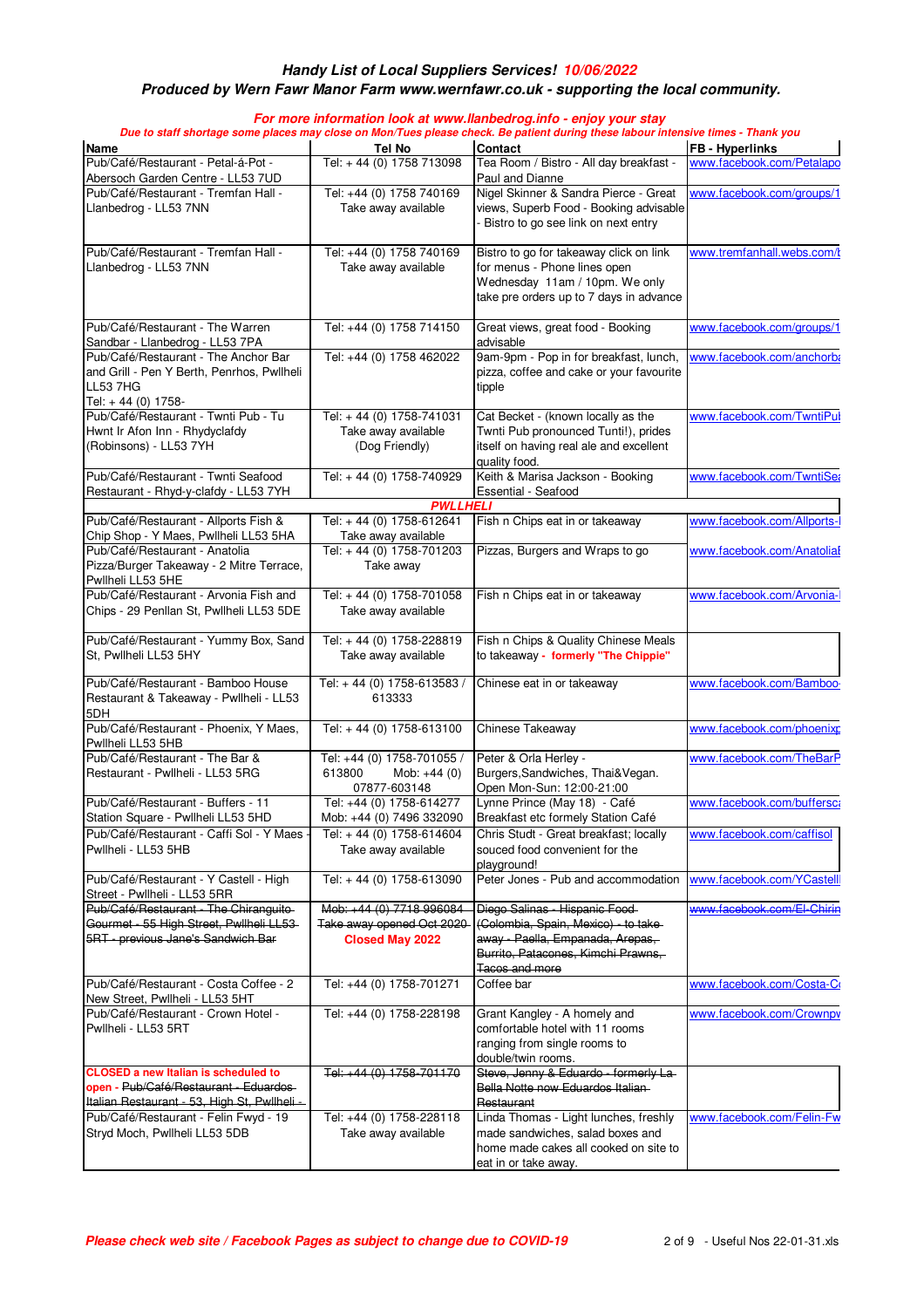#### **Produced by Wern Fawr Manor Farm www.wernfawr.co.uk - supporting the local community.**

| Name                                                                                                                        | Tel No                                                                             | Due to staff shortage some places may close on Mon/Tues please check. Be patient during these labour intensive times - Thank you<br><b>Contact</b>                                                                           | <b>FB</b> - Hyperlinks      |
|-----------------------------------------------------------------------------------------------------------------------------|------------------------------------------------------------------------------------|------------------------------------------------------------------------------------------------------------------------------------------------------------------------------------------------------------------------------|-----------------------------|
| Pub/Café/Restaurant - Jewel in the Crown<br>Hotel - Pwllheli - LL53 5RT                                                     | Tel: +44 (0) 1758 719555<br>Take away available                                    | Refa Ali & Nas Khatun - The Jewel in<br>The Crown Bangaldeshi/Indian<br>Restaurant - also take-away                                                                                                                          | www.jewel-in-the-crown.com  |
| Pub/Café/Restaurant - Flipside Cakeaway<br>Bakery and Pizzeria - Y Maes - Pwllheli<br><b>LL53 5DA</b>                       | Tel: +44 (0) 1758-712772 or<br>07999 993764<br>Take away & deliveries<br>available | Rebecca Crooke - "Cakeaway" - pizzas,<br>cakes, sandwich boxes, takeaway<br>meals, cream teas, vegetarian friendly -<br>bespoke, beautiful cakes for any<br>occasion.                                                        | www.facebook.com/flipsideca |
| Pub/Café/Restaurant - Glasu - 3-4 Mitre<br>Terrace - Pwllheli - LL53 5HE                                                    | Tel: +44 (0) 1758-613537                                                           | Anwen - Ice cream from the Llyn<br>Peninsula, Coffee, Cakes, Food.<br>Delicious                                                                                                                                              | www.facebook.com/glasupwl   |
| Pub/Café/Restaurant - Gwalia Caffi - 82<br>High Street, Pwllheli - LL53 5RR                                                 | Tel: +44 (0) 1758-612786                                                           | Café and Snack bar                                                                                                                                                                                                           | www.facebook.com/pages/G    |
| Pub/Café/Restaurant - Kitty's - Mitre<br>Terrace, Pwllheli LL53 5HE                                                         | Tel: +44 (0) 1758 612518<br>Take away                                              | Freshly Made Sandwiches. Jacket<br>Potatoes, Sausage Rolls and<br>Homemade Soup Homemade Cakes<br>Take-away                                                                                                                  | www.facebook.com/kittyspwl  |
| Pub/Café/Restaurant - Café Largo,<br>Embankment Rd, Pwllheli LL53 5AA                                                       | Tel: +44 (0) 1758 613128<br>Take away available                                    | Traditional beach café close to the Main www.facebook.com/CaffiLarg<br>Beach in Pwllheli Opened 25-06-21                                                                                                                     |                             |
| Pub/Café/Restaurant - The Mitre, Pwllheli<br><b>LL53 5HE</b>                                                                | Tel: +44 (0) 1758-614201                                                           | From a great selection of drinks, to all<br>the best sporting action, to pub quizzes<br>and live music.                                                                                                                      | www.facebook.com/themitrer  |
| Pub/Café/Restaurant - Mochyn - Buwch -<br>Bara Snack Van, Glan Don Estate -<br>Pwllheli - LL53 5HG                          | Tel: +44 (0) 7470 547352                                                           | Tomos Davies - Snack Van by the<br>Marina 8.30am-2pm                                                                                                                                                                         | www.facebook.com/mochynt    |
| Pub/Café/Restaurant - Pekish Kebab &<br>Pizza Pwllheli - 78 High St, Pwllheli LL53<br>5RR                                   | Tel: +44 (0) 1758-613884<br>Take away available                                    | Pizza, Kebab and Chicken House                                                                                                                                                                                               |                             |
| Pub/Café/Restaurant - Pen Cob<br>(Wetherspoons), Station Sq, Pwllheli LL53<br>5HG                                           | Tel: +44 (0)1758-704970                                                            | Bar and Restaurant in old Bon Marche<br>building                                                                                                                                                                             | www.facebook.com/wethersp   |
| Pub/Café/Restaurant - Penlan Fawr -<br>Penlan Street, Pwllheli - LL53 5DE                                                   | Tel: +44 (0) 1758-612864                                                           | Penlan Fawr is Pwllheli's oldest Inn.                                                                                                                                                                                        | www.facebook.com/PenlanF    |
| Pub/Café/Restaurant - Pili Palas Coffee<br>Shop Siop Coffi - 2 Goal Street, Pwllheli<br>LL53 5RG                            | Tel: +44 (0) 1758-612248                                                           | Independent family owned coffee shop -<br>delicious food                                                                                                                                                                     | www.facebook.com/Pili-Palas |
| Pub/Café/Restaurant - Plas Heli/Pwllheli<br>Sailing Club, Yr Hafan, Pwllheli LL53<br>5YT                                    | Tel: +44 (0) 1758-614442                                                           | Pop in for a drink a snack or a meal -<br>overlooking Cardigan Bay.                                                                                                                                                          | https://www.facebook.com/pl |
| <b>Closed now a Self Catering Property -</b><br>Pub/Café/Restaurant - Plas Bodegroes,<br>Nefyn Road. Nr Pwllheli - LL53 5TH |                                                                                    | Chris & Gunna Chown (Welsh-<br>Restaurant once had a Michelin Star)                                                                                                                                                          | www.facebook.com/PlasBod    |
| Pub/Café/Restaurant - Selar Bar & Bistro,<br>Station Square - Pwllheli - LL53 5HG                                           | Tel: +44 (0) 7979 278921                                                           | Shirley & Gavin - Is a premium bar and<br>bistro - Opened Nov 2021                                                                                                                                                           | www.facebook.com/selarbar   |
| Pub/Café/Restaurant - Spice Indian<br>restaurant Pwllheli - 28 Penlan Street<br>Pwllheli - LL53 5DE previously Polash       | Tel: +44 (0) 1758-613884<br>Take away available                                    | A family run Bangladeshi restaurant<br>that offer a friendly service and<br>welcome. Take away welcome.                                                                                                                      | www.facebook.com/pg/spice   |
| Pub/Café/Restaurant - Venu - restaurant<br>and sports bar, Station Square, Pwllheli<br><b>LL53 5HG</b>                      | Tel: +44 (0) 1758-??????<br><b>Re-opened July 21</b>                               | VENU is an iconic waterside building<br>located in the heart of Pwllheli hosting a<br>business that caters for all and is<br>looking forward to contributing back to<br>the local community, providing a fun<br>place to be. | https://www.facebook.com/V  |
| Pub/Café/Restaurant - The Victoria Hotel,<br>Bar & Restaurant, Embankment Rd,<br>Pwllheli LL53 5AA                          | Tel: +44 (0) 1758-612834                                                           | Grant Kangley - A local friendly pub<br>with welcoming atmosphere and great<br>cheap quality beers, wine, spirits and<br>soft drinks. Dog friendly.                                                                          | www.facebook.com/vicpwllhe  |
| Pub/Café/Restaurant - The View,<br>Marinaland, Pwllheli LL53 5AY                                                            | Tel: +44 (0) 7341-435946<br>Drinks only at the moment                              | A unique place to enjoy a relaxing drink,<br>with stunning views overlooking Pwllheli<br>marina. Previously Pontoon                                                                                                          | https://www.facebook.com/th |
| Pub/Café/Restaurant - The Whitehall -<br>Gaol Street, Pwllheli - LL53 5HH                                                   | Tel: +44 (0) 1758-614091                                                           | Hefina - Bar / Bistro - great Food                                                                                                                                                                                           | www.facebook.com/whitehall  |
| Pub/Café/Restaurant - Witches Brew, 1<br>Station Road - Pwllheli - LL53 5HG                                                 | Tel: +44 (0) 1758-614562                                                           | Due to covid 19 we have changed the<br>business from a tea rooms to a sweet<br>shop and ice cream parlour. We also<br>make our own delicious chocolates<br>from the bean.                                                    | www.facebook.com/Witchesl   |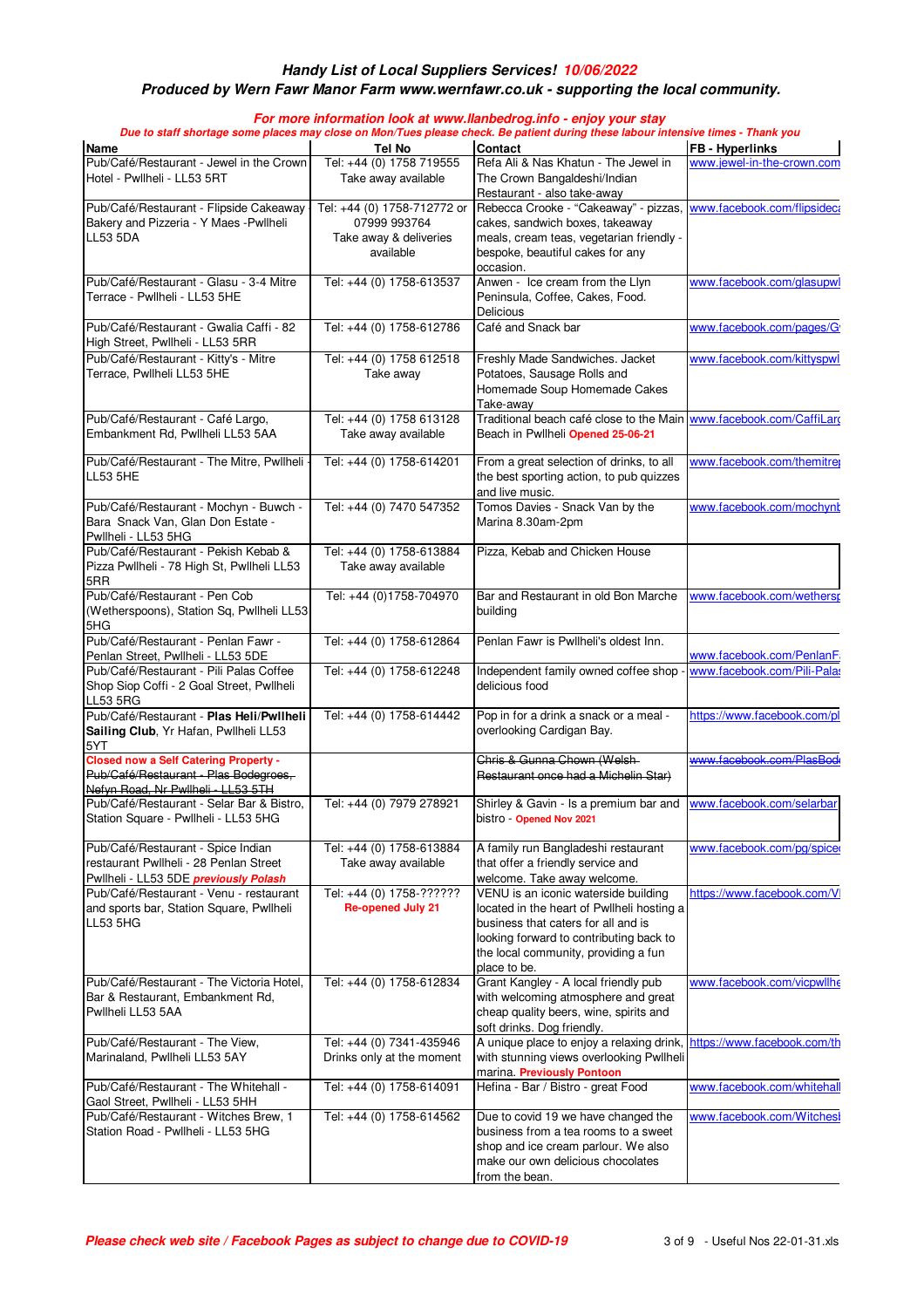#### **Produced by Wern Fawr Manor Farm www.wernfawr.co.uk - supporting the local community.**

| <b>Name</b>                                                                                                                                           | Tel No                                                                                              | <b>Contact</b>                                                                                                                                                       | <b>FB</b> - Hyperlinks      |
|-------------------------------------------------------------------------------------------------------------------------------------------------------|-----------------------------------------------------------------------------------------------------|----------------------------------------------------------------------------------------------------------------------------------------------------------------------|-----------------------------|
|                                                                                                                                                       | <b>ABERSOCH</b>                                                                                     |                                                                                                                                                                      |                             |
| Pub/Café/Restaurant - Abersoch Aprés<br>Sea - Abersoch - LL53 7DY                                                                                     | Tel: +44 (0) 1758-710034<br>Mob: +44 (0) 7876-230678<br>Take away available                         | Olivia Simpson - Pub/Café/Restaurant<br>(previously Abersoch Diner and East Meets<br>West) Opened 26th Apr 21                                                        | www.facebook.com/Abersocl   |
|                                                                                                                                                       |                                                                                                     |                                                                                                                                                                      |                             |
| Pub/Café/Restaurant - Abersoch Beach<br>Café - Lon Traeth, Abersoch LL53 7DP -<br><b>SCYC End of the Beach</b>                                        | Tel: +44 (0) 1758-712070                                                                            | Hannah Williams - The original beach<br>cafe serving delicious hot and cold food;<br>speciality teas and coffees; Ice cream<br>sweets beach toys and more; served by | www.facebook.com/abersoch   |
|                                                                                                                                                       |                                                                                                     | friendly faces                                                                                                                                                       |                             |
| Pub/Café/Restaurant - Abersoch Beach<br>Café - Golf Road. Abersoch LL53 7EF -<br><b>Golf Course End of the Beach</b>                                  | Tel: +44 (0) 1758-713513                                                                            | The one stop cafe at the end of Lon<br>Golff, sun deck and sunnery for all your<br>beach needs.                                                                      | www.facebook.com/Abersocl   |
| Pub/Gafé/Restaurant - Abersech - Chefs-<br>at Home & Outside Catering - LL53 7EB                                                                      | Tel: $+44(0)$ 7792 381904<br>check FB page on offerings                                             | John Gosling - Private Chef to Cook-<br>and serve breakfast/brunch. lunch or-<br>dinner parties                                                                      | www.facebook.com/aberseek   |
| Pub/Café/Restaurant - Abersoch Deli                                                                                                                   | Tel: +44 (0) 1758-713456                                                                            | Rob Middleton - 9am-4pm, 7 days a                                                                                                                                    | www.facebook.com/lonpence   |
| Café - 1 Lon Pen Cei, Abersoch LL53<br>5AW                                                                                                            | <b>Take away</b>                                                                                    | week Freshly made sandwiches, baked<br>bread, cakes etc                                                                                                              |                             |
| Pub/Café/Restaurant - Blades - Abersoch                                                                                                               | Tel: +44 (0) 1758-712967                                                                            | Kay Brennan - small & cosy licensed                                                                                                                                  | www.facebook.com/BladesC    |
|                                                                                                                                                       | Mob: +44 (0) 7742-679074<br><b>Takeaway specials available</b>                                      | café - passionate about food, home-<br>made scones, cakes, tray bakes, jams,                                                                                         |                             |
|                                                                                                                                                       |                                                                                                     | chutneys and so much more                                                                                                                                            |                             |
| Pub/Café/Restaurant - May Preechaya<br>Phetprasert (Ex - Coconut Kitchen) follow<br>her on FB see link on right - available from<br>Blades - Abersoch | <b>Takeaway specials available</b><br>via Facebook                                                  | May Preechaya Phetprasert - Thai Food https://www.facebook.com/pr<br>Expert - Food creative, Love & Passion<br>about Food & Health; Head chef Dinner<br>Friend       |                             |
| Pub/Café/Restaurant - Dinner Friend                                                                                                                   | <b>Takeaway specials available</b>                                                                  | May Preechaya Phetprasert - Thai Food https://www.facebook.com/gr                                                                                                    |                             |
| (hosted by May - Ex - Coconut Kitchen)                                                                                                                | via Facebook                                                                                        | Expert Head chef Dinner Friend                                                                                                                                       |                             |
| Pub/Café/Restaurant - The Cove - SCYC<br>Abersoch - LL53 7DP                                                                                          | Tel: +44 (0) 1758-228296                                                                            | We aim to provide excellent, tasty<br>dishes using fresh, local produce with<br>beautiful views of the bay.                                                          | www.facebook.com/thecovea   |
| Pub/Café/Restaurant - Creel - High Street,<br>Abersoch - LL53 7DS                                                                                     | Tel: +44 (0) 1758-713577<br><b>Take away</b>                                                        | Lee Jones, Angela Jones, Sophie Lee<br>Jones - Family run Fish and Chip shop<br>in the heart of Abersoch.                                                            | www.facebook.com/thecreela  |
| Pub/Café/Restaurant - Crust Pizzeria -<br>Restaurant & Takeaway - Abersoch -<br><b>LL53 7AN</b>                                                       | Tel: +44 (0) 1758-712896<br>Mob: +44 (0) 7811-367482<br>Take away available                         | Ben & Vicki Doodson - Fully licenced<br>restaurant and takeaway menu to suit<br>everyones tastebuds                                                                  | www.facebook.com/crustabe   |
| Pub/Café/Restaurant - The Dining Room<br>Abersoch - LL53 7DY                                                                                          | Tel: +44 (0) 1758-740709 -<br>Mob: +44 (0) 7772-301973<br>Take away available                       | Si and Jo Toft Si & Jo - A cosy bistro -<br>friendly atmosphere & fantastic food -<br>Booking essential                                                              | www.facebook.com/The-Dini   |
| Pub/Café/Restaurant - Siop Fferm<br>Abersoch a Caffi - Abersoch - LL53 7BG                                                                            | Tel: + 44 (0) 1758 229337<br>Take away available                                                    | Farm shop & Café - Breakfast available www.facebook.com/abersocr<br>between 7:00-14:00                                                                               |                             |
| Pub/Café/Restaurant - Fresh Café Bar<br>and Grill - Abersoch - LL53 7DS                                                                               | Tel: +44 (0) 1758-710033                                                                            | Heidi Mckinnell - Offering fantastic food www.facebook.com/Fresh-Al<br>and awesome cocktails.                                                                        |                             |
| Pub/Café/Restaurant - The Hub                                                                                                                         | Take away available<br>Tel: +44 (0) 1758-712256                                                     | Tracey Barlow - Bar & Restaurant -                                                                                                                                   | www.facebook.com/thehubal   |
| Restaurant & Bar - Abersoch - LL53 7DS                                                                                                                | Mob: +44 (0) 7580-982427                                                                            | formerly Poquito & Angelina's                                                                                                                                        |                             |
| Pub/Café/Restaurant - Just Mary's - Unit                                                                                                              | Tel: +44 (0) 1758-712597                                                                            | Opened 30-Apr-21 - Small funky, family                                                                                                                               | www.facebook.com/JustMary   |
| 1, Lon Garmon, Abersoch LL53 7UG                                                                                                                      | Take away available                                                                                 | run cafe offering local British cuisine to<br>middle eastern inspired dishes. OPEN<br>EVERYDAY 10-5                                                                  |                             |
| Pub/Café/Restaurant - Kin & Co - Lon                                                                                                                  | Tel +44 (0) 1758-712568                                                                             | Coffee, Brunch, Dinner, Drinks. Offers                                                                                                                               | www.facebook.com/kinandcc   |
| Pen Cei LL53 7AP                                                                                                                                      | Take away available                                                                                 | freshly made local produce                                                                                                                                           |                             |
| Pub/Café/Restaurant - L0st Sheep<br>Abersoch - 1 Lon Pont Morgan, Abersoch                                                                            | Tel: +44 (0) 1758-710005 -<br>Mob: +44 (0) 7985 663624                                              | Led Leadbetter - Open from 10am to<br>11pm - Serving coffee/ brunch/pastries/                                                                                        | https://www.facebook.com/L( |
| <b>LL53 7AN</b>                                                                                                                                       | <b>OPENED 10-Jul 21 previously</b><br><b>Black Sheep and Coconut</b><br><b>Cove/Coconut Kitchen</b> | gourmet burgers / steaks / vegan and<br>veggie offering / cocktails / award<br>winning beers. Check FB for opening                                                   |                             |
| Pub/Café/Restaurant - Mañana -                                                                                                                        | Tel: +44 (0) 1758-713144                                                                            | and bookings.<br>Leigh & Chris Hookes - Mexican - A                                                                                                                  | www.facebook.com/Manana     |
|                                                                                                                                                       |                                                                                                     |                                                                                                                                                                      |                             |

Take away available

family run, family friendly restaurant and bar - BOOKINGS ONLY

Abersoch - LL53 7AP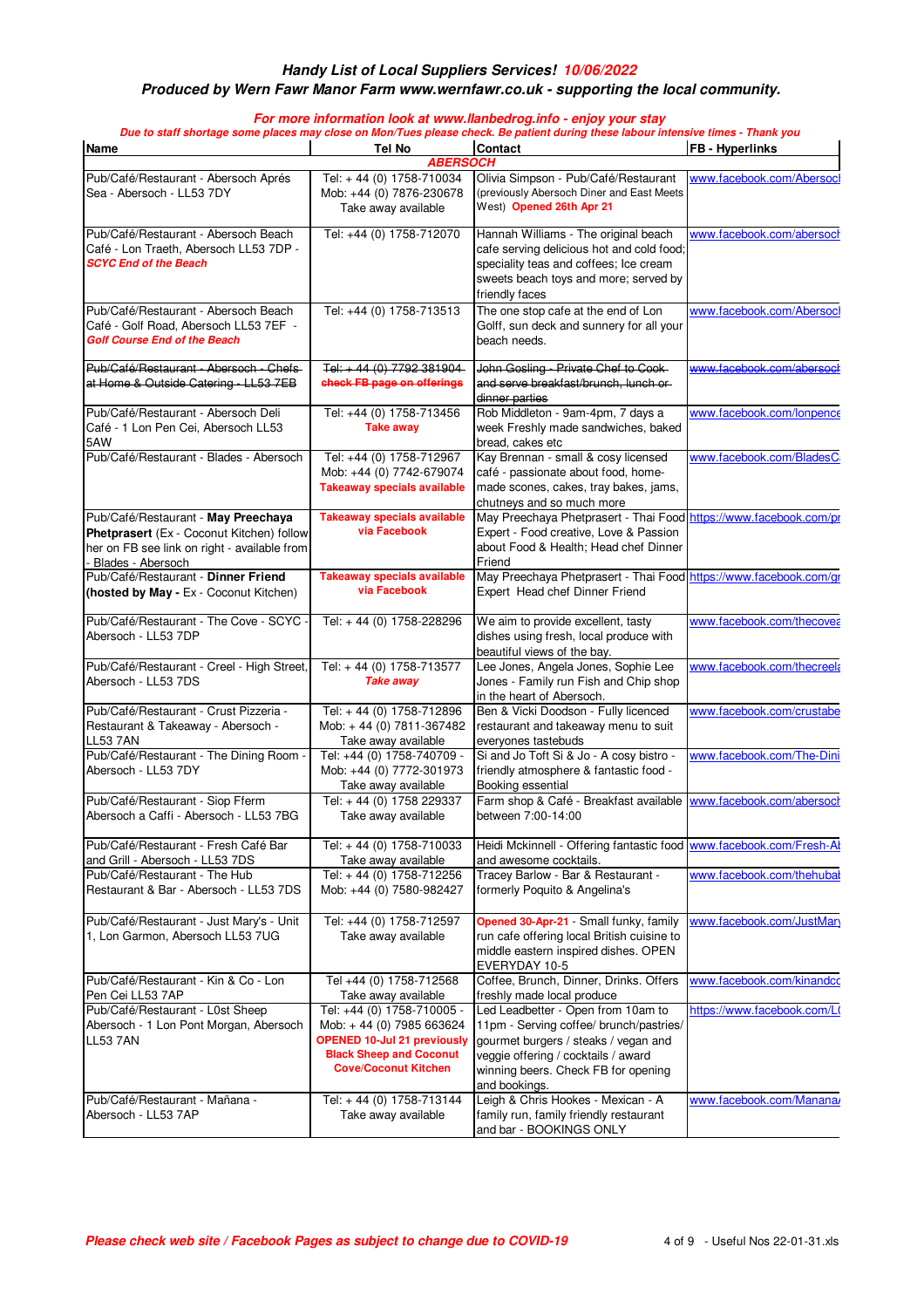# **Produced by Wern Fawr Manor Farm www.wernfawr.co.uk - supporting the local community.**

| <b>Name</b>                                                                                                      | Tel No                                                                            | <b>Contact</b>                                                                                                                                                                                                | <b>FB</b> - Hyperlinks      |
|------------------------------------------------------------------------------------------------------------------|-----------------------------------------------------------------------------------|---------------------------------------------------------------------------------------------------------------------------------------------------------------------------------------------------------------|-----------------------------|
| Pub/Café/Restaurant - The Little Tea                                                                             |                                                                                   | Tel +44 (0) 7515-373457 E: Carron Wright & James Noon (from                                                                                                                                                   | www.facebook.com/Thelittlet |
| Rooms @ Mickey's - Machroes Beach<br><b>LL53 7EU</b>                                                             | Yum@thelittletearooms.com<br>Take away available<br>(Dog Friendly)                | 2020) passionate about local sourcing,<br>breakfast, lunch, pies, cakes and more                                                                                                                              |                             |
| Pub/Café/Restaurant - Porth Tocyn Hotel -<br>Bwlchtocyn, Abersoch - LL53 7BU                                     | Tel: +44 (0) 1758-713303                                                          | Has the longest continuous entry in the<br>good Food Guide                                                                                                                                                    | www.facebook.com/porthtocy  |
| Pub/Café/Restaurant - The Potted Lobster                                                                         | Tel: +44 (0) 1758-713181                                                          | Opening June 2021 - Serving fresh,                                                                                                                                                                            | www.facebook.com/thepotted  |
| Abersoch - Abersoch - LL53 7DS                                                                                   | formerly Porters Cove /<br><b>Sandpiper</b>                                       | local ingredients from the surrounding<br>harbours and farms, we offer relaxed<br>dining                                                                                                                      |                             |
| Pub/Café/Restaurant - The SnackShack -<br>Tyn y Mur Touring & Camping Park -<br>Abersoch LL53 7UL                | Tel:+ 44 (0) 07899-788788<br>Take away available                                  | Matthew Hargrave & Ben Cunliffe -<br>Breakfast, Salad Boxes, Loaded Fries,<br>Burgers. Open daily: 9am-1pm / 3pm-<br>7pm daily                                                                                | www.facebook.com/The-Sna    |
| Pub/Café/Restaurant - Spinnaker-High-                                                                            | Tel: +44 (0) 1758-712481                                                          | Fish and Chip in the heart of Abersoch.                                                                                                                                                                       |                             |
| Street, Abersoch                                                                                                 | <b>Take away</b>                                                                  | <b>CLOSED</b>                                                                                                                                                                                                 |                             |
| Pub/Café/Restaurant - St. Tudwal's -<br>Abersoch (Robinsons) - LL53 7DS                                          | Tel:+ 44 (0) 1785-228349                                                          | Ian, Dean & Maxine Bartle - Outside<br>drinking, dining area, plus<br>accommodation. Serving quality food<br>and a great range of cask ales and fine<br>wines.                                                | www.facebook.com/StTuds     |
| Pub/Café/Restaurant - Two islands ice-                                                                           | Take away available                                                               | Jack Pollitt & Laura Reynolds - Ice                                                                                                                                                                           | www.facebook.com/twoisland  |
| cream parlour - Abersoch - LL53 7DW                                                                              |                                                                                   | cream made on-site using Welsh dairy<br>and honest, natural ingredients.                                                                                                                                      |                             |
| Pub/Café/Restaurant - The Vaynol -                                                                               | Tel: +44 (0) 1785-712776                                                          | Ben & Jules Holland - superbly stocked www.facebook.com/TheVayn                                                                                                                                               |                             |
| Abersoch (Robinsons) - LL53 7AP                                                                                  |                                                                                   | bar, extensive menu offering locally<br>produced & cooked dishes, a tasty<br>pizza, traditional ice cream parlour                                                                                             |                             |
| Pub/Café/Restaurant - Venetia Italian-                                                                           | Tel: +44 (0) 1785-713354                                                          | Marco & Jayne - superb Italian-                                                                                                                                                                               |                             |
| Restaurant With Rooms - LL53 7EP                                                                                 | <b>SOLD &amp; CLOSED</b>                                                          | Restaurant with rooms                                                                                                                                                                                         |                             |
| Pub/Café/Restaurant - Y Glyn Lon<br>Garmon, Bersoch LL53 7UL formerly The<br>View / 5 degrees West / Glyn Club - | Tel: +44 (0) 7726 284205<br>Take away available                                   | Offers great pizza, sizzling burgers, fine www.yglyn.co.uk<br>selection of wines, bottled beers and<br>ciders. Open 7 days a week in the<br>summer season - Food: 4.30pm -<br>10.00pm; Bar: 4.30pm - 11.00pm. |                             |
| Pub/Café/Restaurant - Zinc - Café Bar<br>Grill - Abersoch - LL53 7AW (No children<br>after7.00pm)                | Tel: +44 (0) 1758-712880<br>Evenings: +44 (0) 1758-<br>713433 Take away available | Rob Middleton - Breakfast: 9-12; Lunch www.facebook.com/zincaber<br>12-3; Restaurant 6 onwards                                                                                                                |                             |
| Pub/Café/Restaurant - Sun Inn -                                                                                  | Tel: +44 (0) 1758-712660                                                          | Stephen 'Beaves' Williams - John                                                                                                                                                                              | www.facebook.com/thesunlla  |
| Llanengan (Robinsons) - LL53 7LG                                                                                 | Take away available                                                               | Brynmor Hughes (Pent) and Viv -<br>Gastropub & Bar & Grill                                                                                                                                                    |                             |
|                                                                                                                  | <b>NEFYN</b>                                                                      |                                                                                                                                                                                                               |                             |
| Pub/Café/Restaurant - Bombay Joes<br>Indian Cuisine & Wine Bar - 1 Pen y Bryn,<br>Nefyn, Pwllheli LL53 6HD       | Tel: +44 (0) 1785-721166<br>Take away available                                   | Indian & Thai Take-away - Booking<br>advisable                                                                                                                                                                | www.facebook.com/Bombay.    |
| Pub/Café/Restaurant - Y Bryncynan Inn -<br>Morfa Nefyn (Robinsons) - LL53 6AA                                    | Tel: +44 (0) 1785-720879<br>Take away available<br>(Dog Friendly)                 | Heidi Bakewell - Great food under new<br>management 2020                                                                                                                                                      | www.facebook.com/YBryncy    |
| Pub/Café/Restaurant - Cliffs Inn, Lon<br>Bridin, Pwllheli LL53 6BY (Open Feb<br>2017)                            | Tel: +44 (0) 1758-720356<br>Take away available<br>(Dog Friendly)                 | Josh Brabbin GM; Jonathan (Block) &<br>Jilly; Head Chef: Aaron Carter -<br>Contemporary bar / restaurant providing<br>outstanding pub style food, drink and<br>service                                        | www.facebook.com/TheCliffs  |
| Pub/Café/Restaurant - Siop sglodion, Bryn<br>Golau Morfa Nefyn - LL53 6BW                                        | Tel: +44 (0) 7585 604026<br>Take away available                                   | Llinos Ann Jones - Local fish and<br>chips! Made fresh! A warm welcome<br>awaits!                                                                                                                             | www.facebook.com/siopsgloo  |
| Pub/Café/Restaurant - Ty Coffi Insomnia -<br>Nefyn - LL53 6HD                                                    | Tel: +44 (0) 1785-720442<br>Take away available                                   | Coffees and Takeaway                                                                                                                                                                                          | www.facebook.com/Insomnia   |
| Pub/Café/Restaurant - Lion Hotel -<br>Tudweiliog - LL53 8ND                                                      | Tel: +44 (0) 1785-770244<br>Take away available                                   | Hotel - well-equipped accommodation,<br>wide selection of drinks and food to suit                                                                                                                             | www.facebook.com/LionTudy   |
| Pub/Café/Restaurant - Nanhoron Arms -<br>Nefyn - LL53 6EA                                                        | Tel: +44 (0) 1785-720203<br>Take away available                                   | all tastes<br>Hotel - good bar and food Excellent<br>Sunday Lunch                                                                                                                                             | www.facebook.com/nanhoror   |
| Pub/Café/Restaurant - Y Llong Edern -<br>The Ship Inn Edern - Edern - LL53 8YP                                   | Tel: +44 (0) 1785-720559                                                          | Donna Tersch - excellent food                                                                                                                                                                                 | www.facebook.com/shipinne   |
| (No under 10 allowed in evening)                                                                                 |                                                                                   |                                                                                                                                                                                                               |                             |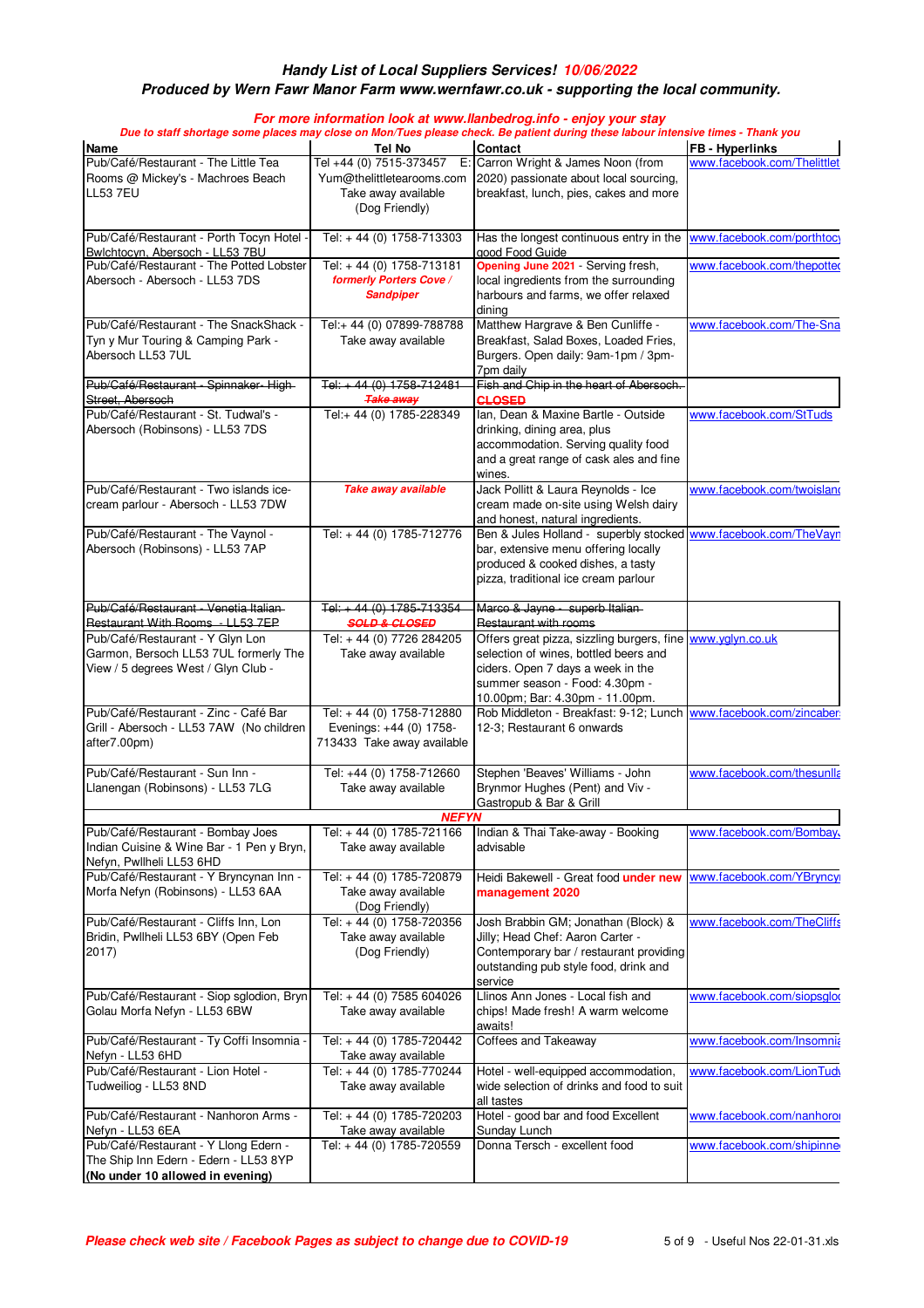### **Produced by Wern Fawr Manor Farm www.wernfawr.co.uk - supporting the local community.**

| Name                                                                                | Tel No                                           | Due to staff shortage some places may close on Mon/Tues please check. Be patient during these labour intensive times - Thank you<br>Contact | <b>FB-Hyperlinks</b>        |
|-------------------------------------------------------------------------------------|--------------------------------------------------|---------------------------------------------------------------------------------------------------------------------------------------------|-----------------------------|
| Pub/Café/Restaurant - Ty Coch -                                                     | Tel: +44 (0) 1758 720498                         | Stuart & Gem Webley - ring for opening                                                                                                      | www.facebook.com/tycochini  |
| Porthdinllaen, Morfa Nefyn - LL53 6DB                                               |                                                  | hours (Brione MacMillan)                                                                                                                    |                             |
| Pub/Café/Restaurant - Woodlands Hall<br>Hotel - Gwesty Plas y Goedlen/The           | Tel: +44 (0) 1758-720425                         | Nick & Nerys Grimes - A Family Run<br>Country House Hotel and Restaurant                                                                    | www.facebook.com/woodland   |
| Orchard - Y Berllan- Edern, Pwllheli LL53                                           |                                                  | Great food - Booking advisable                                                                                                              |                             |
| 6JB                                                                                 |                                                  |                                                                                                                                             |                             |
|                                                                                     | <b>ABERDARON, CRICCIETH &amp; SARN MELLTEYRN</b> |                                                                                                                                             |                             |
| Pub/Café/Restaurant - Bakery - Becws                                                | Tel: +44 (0) 1758-760370                         | A small bakery in Aberdaron, selling all                                                                                                    | www.facebook.com/Becws-Is   |
| Islyn, Aberdaron LL53 8BE                                                           | delivery available                               | kinds of fresh foods, hot & cold drinks.                                                                                                    |                             |
| Pub/Café/Restaurant - Caffi Traeth                                                  | Tel: +44 (0) 1758-760233                         | Fresh Food / Ice Cream to Take Away                                                                                                         | www.facebook.com/caffitraet |
| Aberdaron/Aberdaron Beach Cafe -                                                    | Take away available                              |                                                                                                                                             |                             |
| Aberdaron LL53 8BE<br>Pub/Café/Restaurant - Crasu Coed Pizza                        | Tel: +44 (0) 1758 719180                         | Nia and Alun - Wood fired Pizza - See                                                                                                       | www.facebook.com/crasu.co   |
| Coed y Llan, Rhoshirwaun, Aberdaron                                                 | Take away available                              | web site www.glampiocoed.com/online-                                                                                                        |                             |
| <b>LL53 8HL</b>                                                                     |                                                  | ordering for menu phone your order                                                                                                          |                             |
|                                                                                     |                                                  | through                                                                                                                                     |                             |
|                                                                                     |                                                  |                                                                                                                                             |                             |
| Pub/Café/Restaurant - Y Gegin Fawr,                                                 | Tel: +44 (0) 1758-760370                         | Karen & Colin Wisbey. Breakfast &                                                                                                           | www.facebook.com/Y-Gegin-   |
| Aberdaron LL53 8BE                                                                  | open Easter to end October                       | brunch, homemade cakes & scones,                                                                                                            |                             |
|                                                                                     |                                                  | locally caught crab and lobster to eat in                                                                                                   |                             |
| Pub/Café/Restaurant - Sblash - Caban                                                | Tel: +44 (0) 1758-760442                         | or take-away.<br>Natalie Harrison - Fish and Chips offers                                                                                   | www.facebook.com/SblashC    |
| Pysgod/Fish Bar - Aberdaron LL53 8BE                                                | Take away available                              | a wide range of choice plus gluten free                                                                                                     |                             |
|                                                                                     |                                                  | options.                                                                                                                                    |                             |
| Pub/Café/Restaurant - The Ship Hotel -                                              | Tel: +44 (0) 1758-760204                         | Alun - The Ship Hotel is a Family and                                                                                                       | www.facebook.com/shipaber   |
| Aberdaron LL53 8BE                                                                  | Take away available                              | dog friendly pub with a restaurant has a                                                                                                    |                             |
|                                                                                     |                                                  | great atmosphere and friendly staff                                                                                                         |                             |
| Pub/Café/Restaurant - Gwesty Ty Newydd                                              | Tel: +44 (0) 1758-760207                         | Iain & Wilma - A small & friendly hotel                                                                                                     | www.facebook.com/GwestyT    |
| Aberdaron LL53 8BE                                                                  | Take away available                              | uniquely situated in a spectacular                                                                                                          |                             |
|                                                                                     |                                                  | location on the beach                                                                                                                       |                             |
| Pub/Café/Restaurant - Bron Eifion                                                   | Tel: +44 (0) 1766-522385                         | Everything on the menu is created in                                                                                                        | www.facebook.com/Bron-Eifi  |
| Country House Hotel - Criccieth - LL52                                              |                                                  | house.                                                                                                                                      |                             |
| Pub/Café/Restaurant - Cadwaladers                                                   | Tel: +44 (0) 1766-522773                         | Only the most delicious hot drinks and                                                                                                      | www.facebook.com/Cadwala    |
| (Criccieth) - Café & Ice creams - Castle<br>Pub/Café/Restaurant - Dylan's - Seafood | Take away available<br>Tel: +44 (0) 1766-522773  | amazing ice cream treats are served in<br>Excellent, local ingredients, reservations www.facebook.com/dylanscri                             |                             |
| Restaurant - Maes y Mor, Criccieth - LL52                                           | Take away available                              | needed. Open 11 am - 11pm                                                                                                                   |                             |
| 0HU                                                                                 |                                                  |                                                                                                                                             |                             |
| Pub/Café/Restaurant - Mei's Fusion Food                                             | Tel: +44 (0) 1766-522048                         | Mei Ong - Malaysian & Asian restaurant www.facebook.com/Meis-Fus                                                                            |                             |
| 28 High Street, Criccieth - LL52 0BT                                                |                                                  | open daily except Tuesday. 4.30 till                                                                                                        |                             |
|                                                                                     |                                                  | 10pm                                                                                                                                        |                             |
| Pub/Café/Restaurant - No 46 - 46 High                                               | Tel: +44 (0) 1766-522252                         | Family run independent Coffee Shop.                                                                                                         | www.facebook.com/Number4    |
| Street, Criccieth LL52 0EY                                                          | Take away available                              | Breakfast available 8:30-11:30am. Light                                                                                                     |                             |
|                                                                                     |                                                  | snacks, lunch and home-made cakes -                                                                                                         |                             |
|                                                                                     |                                                  | all freshly made.                                                                                                                           |                             |
| Pub/Café/Restaurant - Poachers                                                      | Tel: +44 (0) 1766-522512                         | The á la carte menu changes                                                                                                                 | www.facebook.com/poachers   |
| Restaurant - 66 - 68 High Street, Criccieth<br><b>LL52 0HB</b>                      | Take away available                              | seasonally. Daily fish specials and<br>superb vegetarian dishes.                                                                            |                             |
|                                                                                     | <b>LOCAL BUSINESSES</b>                          |                                                                                                                                             |                             |
| Local Businesses - Garej Llanbedrog                                                 | Tel: +44 (0) 1758-740249                         | Petrol station · Convenience store                                                                                                          | www.facebook.com/Garei-Lla  |
| "Penny Petroleum" - Llanbedrog                                                      |                                                  |                                                                                                                                             |                             |
| previously Modurdy Llanbedrog Service                                               |                                                  |                                                                                                                                             |                             |
| Station                                                                             |                                                  |                                                                                                                                             |                             |
| Local Businesses - Moduron Arwel Parry                                              | Tel: +44 (0) 1758-740407                         | Car repairs, MOT sales, diagnostics                                                                                                         | www.facebook.com/arwelpar   |
| motors, Off B4415 Rhydyclafdy, Pwllheli                                             |                                                  |                                                                                                                                             |                             |
| LL53 7YP                                                                            |                                                  |                                                                                                                                             |                             |
| Local Businesses - Garej Heli Motors - Yr                                           | Mob: +44 (0) 7970 358994                         | Providing 24 hour breakdown and                                                                                                             | www.facebook.com/GAREJ-     |
| Ala Isaf, Pwllhlei LL53 5RE                                                         | Tel: +44 (0) 1758-614969                         | recovery service                                                                                                                            |                             |
| Local Businesses - Butcher - Cigyddion                                              | Tel: +44 (0) 1785 613800                         | Andy Picken and Ivor Hughes - Brilliant                                                                                                     | www.facebook.com/Pwllhelib  |
| Pwllheli Butchers - Pwllheli - LL53 5HB                                             | Mob: +44 (0) 7909 678405                         | butcher also have fish!!                                                                                                                    |                             |
|                                                                                     |                                                  | Good cuts and plenty of choice                                                                                                              | www.facebook.com/SparPwll   |
|                                                                                     |                                                  |                                                                                                                                             |                             |
| Local Businesses - Butcher - Spar, Y                                                | Tel: +44 (0) 1758-612993                         |                                                                                                                                             |                             |
|                                                                                     | Tel: +44 (0) 1758-712110                         | Good cuts and plenty of choice                                                                                                              | www.facebook.com/terrysfan  |
| Local Businesses - Butcher - Terry's<br>Family Butcher - Abersoch - LL53 7DY        |                                                  |                                                                                                                                             |                             |
| Maes, Pwllheli - LL53 7DY<br>Butcher - Cigoedd Y Llain Glasfryn Park,               | Tel: +44 (0) 1766 810012                         | Emlyn Roberts - Wholesale meat                                                                                                              | www.facebook.com/cigoeddy   |
| Y Ffor - Pwllheli LL53 6PG                                                          | Mob: +44 (0) 7964 738427<br>delivery available   | delivering quality meat (locally sourced)<br>to companies & individuals                                                                     |                             |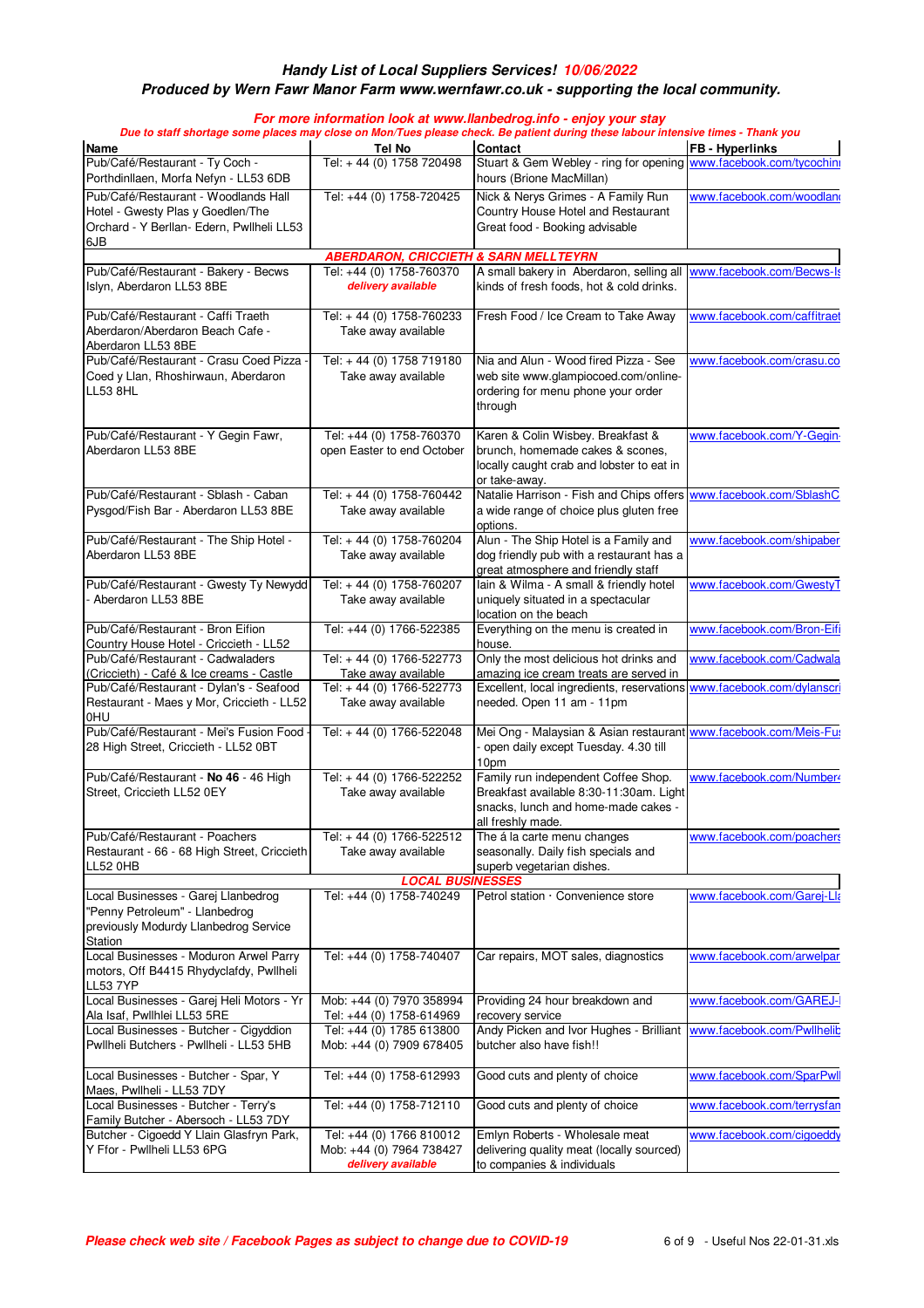### **Produced by Wern Fawr Manor Farm www.wernfawr.co.uk - supporting the local community.**

|                                                            | Tel No                     | Due to staff shortage some places may close on Mon/Tues please check. Be patient during these labour intensive times - Thank you<br><b>Contact</b> | <b>FB</b> - Hyperlinks     |
|------------------------------------------------------------|----------------------------|----------------------------------------------------------------------------------------------------------------------------------------------------|----------------------------|
| <b>Name</b><br>Local Businesses - Butcher - Povey          | Tel: +44 (0) 1766 810297   | Dafydd Povey - Good cuts, plenty of                                                                                                                | www.facebook.com/dafydd.p  |
| Butchers Ltd - Chwilog - LL53 6SL                          |                            | choice, chutneys pies etc                                                                                                                          |                            |
| Local Businesses - Butcher - Oinc Oink,                    | Mob: +44 (0) 7879 844799   | Huw & Ela Roberts - pig breeders -                                                                                                                 | www.facebook.com/OincOinl  |
| Ffridd, Llithfaen, Pwllheli LL53 6NH                       | Mob: +44 (0) 7974 796357   | range of cuts of Pork, Artisan                                                                                                                     |                            |
|                                                            |                            | Sausages, Burgers and Charcuterie                                                                                                                  |                            |
| Local Businesses - Fish - Llŷn Seafoods &                  | Tel: +44 (0) 1758-614292   | Stephen & Kathryn Williams also do                                                                                                                 | www.facebook.com/LlynSeaf  |
| Deli, Y Maes, Pwllheli LL53 5HA                            | delivery available         | pre-prepared food for your oven + great                                                                                                            |                            |
|                                                            |                            | deli!                                                                                                                                              |                            |
| Local Businesses - Fish - Pwllheli                         | Tel: +44 (0) 1758-614615   | Richard Evans - wholesale fishmongers www.facebook.com/Pwllheli-                                                                                   |                            |
| Seafood, Outer Harbour (Gimlet Rock),                      |                            | to the trade and public                                                                                                                            |                            |
| Pwllheli LL53 5AY                                          |                            |                                                                                                                                                    |                            |
| Local Businesses - Fish - Bwyd Mor                         | Tel: +44 (0) 7812-845033   | Arthur & Annwen Jones - Local dressed                                                                                                              |                            |
| Abersoch (crabs etc) Henryd, Abersoch,                     | (Arthur) and +44 (0) 7814- | crab and lobster                                                                                                                                   |                            |
| Pwllhlei LL53 7DA                                          | 685606 (Annwen)            |                                                                                                                                                    |                            |
| Local Businesses - Fish - Selective                        | Tel: +44 (0) 1758-770397   | Gareth Griffiths & Mary White - Freshly www.facebook.com/Selective                                                                                 |                            |
| Seafoods (crabs etc), Ffridd Wen,                          |                            | prepared local crabs & lobsters at our                                                                                                             |                            |
| Tudweiliog, Pwllheli LL53 8BJ                              |                            | premises                                                                                                                                           |                            |
| Local Businesses - Gwin Llŷn Wines (Off                    | Tel: +44 (0) 1758-701004   | Dean & Margaret Pritchard -                                                                                                                        | www.facebook.com/GwinLlyr  |
| Licence) Unit 2, Y Maes, Pwllheli LL53                     | delivery available         | Independent wine, spirits and beer                                                                                                                 |                            |
| Local Businesses - Post Office - Mynytho                   | Tel: +44 (0) 1758 740766   |                                                                                                                                                    |                            |
| Local Businesses - The Farm Gate - Coed                    | Tel: +44 (0) 7495 758378   | Karen & Gordon Groom - Fresh eggs,                                                                                                                 | www.thefarmgatemynytho.cc  |
| y Fron, Mynytho LL53 7SG                                   | delivery available         | salad, fruit & vegetables, all locally                                                                                                             |                            |
|                                                            |                            | grown, when available.                                                                                                                             |                            |
| Supermarket - Siop Glyn y Weddw                            | Tel: +44 (0) 1758-740040   | Roberts Elfed/Selwyn Jones was                                                                                                                     | www.facebook.com/spar.llan |
| Llanbedrog (Spar/Londis) LL53 7TH                          |                            | Eifion and Anwen Jones                                                                                                                             |                            |
| Supermarket - Asda, Sand Street, Pwllheli<br>LL53 5HY      | Tel: +44 (0) 1758-701318   |                                                                                                                                                    | www.facebook.com/AsdaPwl   |
| Supermarket - Iceland, Y Maes, Pwllheli<br><b>LL53 5NF</b> | Tel: +44 (0) 1758 613148   | Delivery/pre order                                                                                                                                 | www.facebook.com/groups/1  |
| Supermarket - Lidl, Cardiff Rd, Pwllheli                   | Tel: +44 (0) 1758-701020   |                                                                                                                                                    | www.facebook.com/pages/Li  |
| <b>LL53 5NU</b>                                            |                            |                                                                                                                                                    |                            |
| Supermarket - Spar, Y Maes, Pwllheli -<br><b>LL53 7DY</b>  | Tel: +44 (0) 1758-612993   | Delivery/pre order                                                                                                                                 | www.facebook.com/SparPwll  |
| Supermarket - Londis / Talafon, Lon                        | Tel: +44 (0) 1758-712511   | Delivery/pre order                                                                                                                                 | www.facebook.com/talafonal |
| Engan, Abersoch LL53 7DL                                   |                            |                                                                                                                                                    |                            |
| Supermarket - Spar Abersoch, Cae Du                        | Tel: +44 (0) 1758-701003   | Click and collect service / home delivery www.facebook.com/SPAR-A                                                                                  |                            |
| Estate, Abersoch LL53 7EN                                  |                            |                                                                                                                                                    |                            |
| Supermarket - SiopaGarej Morfa, Morfa                      | Tel: +44 (0) 1758-720219   | Liam Jones - convenience store and                                                                                                                 | www.facebook.com/siopagar  |
| Nefyn, Pwllheli LL53 6AP                                   |                            | petrol station - <b>hot food to take away</b>                                                                                                      |                            |
| Supermarket - Spar Aberdaron LL53 7EN                      | Tel: +44 (0) 1758-760234   | Click and collect service / home delivery                                                                                                          | www.facebook.com/SPAR-14   |

|                                      | <b>TAXIS</b>                |                                         |                            |
|--------------------------------------|-----------------------------|-----------------------------------------|----------------------------|
| Taxi - Llanbedrog Taxi               | Tel: +44 (0) 7812-082223    | Geoff Jones - based in Llanbedrog       | www.facebook.com/Llanbedr  |
| Taxi - Tacsi 522 Taxis Abersoch      | Tel: +44 (0) 1758 522522    | Tristan Phillips & Tracy Brient - based | www.facebook.com/522taxis  |
|                                      |                             | in Mynytho                              |                            |
| Taxi - 4C's Taxi Service             | Tel: +44 (0) 7774 541396    | Steve and Em - Nefyn based              | www.facebook.com/4Cs-Tax   |
| Taxi - B & M Taxis - Abersoch        | Tel: +44 (0) 7974 688248    | Danial Williams - Email: danial-        | www.facebook.com/groups/3  |
|                                      | Tel: +44 (0) 1758 712965    | leyland@hotmail.co.uk                   |                            |
| Taxi - CJS - Mini Coaches            | Tel: +44 (0) 7831 403442    | Cyril Smith & Sarah & Caren - -         | www.facebook.com/CJSmini   |
|                                      |                             | Methlem, Rhoshirwaun LL53 8LG           |                            |
| Taxi - Coastal Cabs - Abersoch Taxis | Mob: +44 (0) 7818 147147    | Phil Hagden - Ger Y Mor 66 Pen Y        | www.facebook.com/coastalca |
|                                      |                             | Bryn, Mynytho, Pwllheli, LL53 7SE       |                            |
| Taxi - Larkins - Pwllheli Taxis      | Mob: +44 (0) 7903 253741    | Myles Larkins - Pwllheli based - 8      | www.facebook.com/myles.lar |
|                                      |                             | seater minibus                          |                            |
| Taxi - Call Paul Taxi                | Tel: +44 (0) 7960 033018    | Paul Congi Condliffe                    | www.facebook.com/Call-Pau  |
| Taxi - Evans Taxis                   | Tel: +44 (0) 1758-740999    | Mini-bus or car                         | www.facebook.com/evanstax  |
|                                      | Mob: 0777 33 33 689         |                                         |                            |
| Taxi - Gwynedd Taxis - was 999       | Tel: +44 (0) 1758-740999    | Peter Walker                            |                            |
|                                      | Tel: +44 (0) 500-252 999    |                                         |                            |
| Taxi - Ian's Taxi                    | Tel: +44 (0) 7979 018121    | 9 Morfa'r Garreg, Pwllheli LL53 5AU     |                            |
| Taxi - Mike's Pwllheli Taxis         | Tel: +44 (0) 7973 482174    | Clwb Golff, Pwllheli LL53 5RA           |                            |
| Taxi - Rob's Taxi                    | Tel: +44 (0) 7495-037897    | New - Fast reliable Abersoch            |                            |
| Taxi - Rhyd and Pwllheli Taxi        | Tel: +44 (0) 7966-556682    | Harold - Glan y Lli, Rhyd-Y-Clafdy,     |                            |
|                                      |                             | Pwllheli LL53 7YP                       |                            |
| Taxi - S&A Taxi                      | Tel: +44 (0) 7542 843266 or | Sheryl Anne - 41 Ger-Y-Bont,            | www.facebook.com/S-A-TAX   |
|                                      | +44 (0) 7796 362357         | Abererch, Pwllheli LL53 6BJ             |                            |
|                                      |                             |                                         |                            |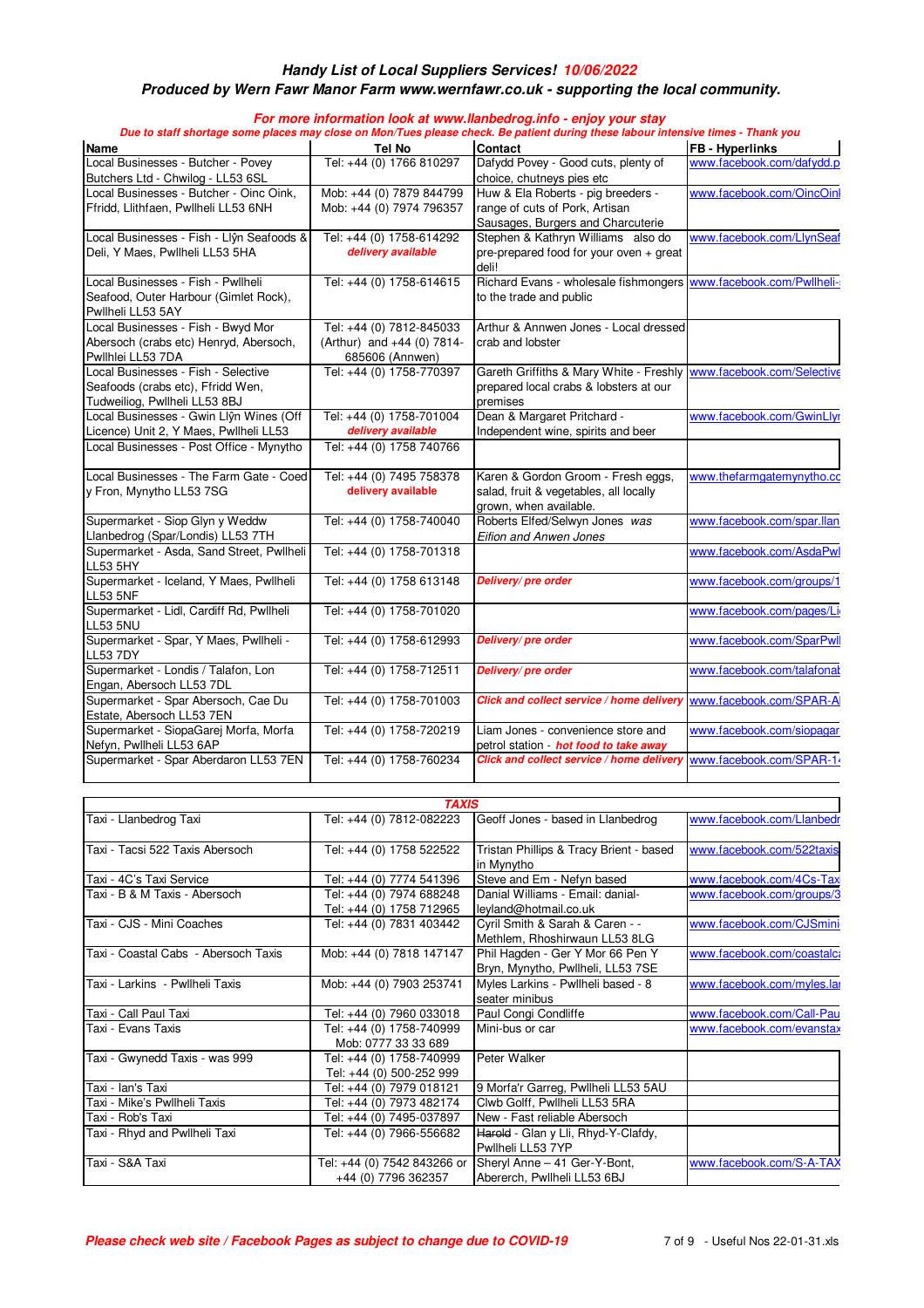#### **Produced by Wern Fawr Manor Farm www.wernfawr.co.uk - supporting the local community.**

| <b>Name</b>                                                                                                                                                                                                                                                                                                                                                                | Tel No                                                   | Due to staff shortage some places may close on Mon/Tues please check. Be patient during these labour intensive times - Thank you<br><b>Contact</b> | <b>FB</b> - Hyperlinks                |
|----------------------------------------------------------------------------------------------------------------------------------------------------------------------------------------------------------------------------------------------------------------------------------------------------------------------------------------------------------------------------|----------------------------------------------------------|----------------------------------------------------------------------------------------------------------------------------------------------------|---------------------------------------|
| Taxi - Stanways Taxi                                                                                                                                                                                                                                                                                                                                                       | Tel: +44 (0) 7788-788044                                 | Steve Stanways - Arley House, 24 W                                                                                                                 | www.facebook.com/pages/St             |
|                                                                                                                                                                                                                                                                                                                                                                            |                                                          | End Parade, Pwllheli LL53 5PN                                                                                                                      |                                       |
| Taxi - Tacsi Anwen Taxis                                                                                                                                                                                                                                                                                                                                                   | Tel: +44 (0) 7973 915811                                 | Anwen - 21 Abererch Rd, Pwllheli LL53 www.facebook.com/anwenta<br>5LR                                                                              |                                       |
| Taxi - Tacsi Morfa Nefyn taxi                                                                                                                                                                                                                                                                                                                                              | Tel: +44 (0) 7769 967681                                 | Morfa Nefyn based                                                                                                                                  |                                       |
| Taxi - West End Taxi                                                                                                                                                                                                                                                                                                                                                       | Tel: +44 (0) 7507-325325                                 | Cardiff Road, Pwllheli LL53 5DE                                                                                                                    |                                       |
| Tourist Information - Abersoch                                                                                                                                                                                                                                                                                                                                             | Tel: +44 (0) 1758-712929                                 | Unmanned                                                                                                                                           |                                       |
|                                                                                                                                                                                                                                                                                                                                                                            | <b>ACTIVITIES</b>                                        |                                                                                                                                                    |                                       |
| Activities - The Shooting School - Wern<br>Newydd, Llanbedrog                                                                                                                                                                                                                                                                                                              | Tel: +44 (0) 1758-740810<br>Mobile: +44 (0) 797-0014743  | <b>Bob Valentine</b>                                                                                                                               | www.facebook.com/pages/Bo             |
| Activities - The Shoot Lodge, Bodfuan,<br>Pwllheli LL53 6DT                                                                                                                                                                                                                                                                                                                | Mob: +44 (0) 7920-517289                                 | Jono Garton                                                                                                                                        |                                       |
| Activities - Glasfryn Parc Activity Centre, 4<br>miles out of Pwllheli on A499 to<br>Caernarfon                                                                                                                                                                                                                                                                            | Tel: +44 (0) 1766-810202                                 | Jonathan Williams- Ellis                                                                                                                           | www.facebook.com/glasfryn.            |
| Activities - The Dwyfor Ranch Rabbit<br>Farm and Animal Park - Llanystumdwy                                                                                                                                                                                                                                                                                                | Tel: +44 (0) 1766-523136                                 |                                                                                                                                                    | www.facebook.com/pages/Dy             |
| Activities - Mynytho Pottery - Throw a Pot<br>Paint a Plate,                                                                                                                                                                                                                                                                                                               | Tel: +44 (0) 1758-740023                                 |                                                                                                                                                    |                                       |
| Activities - Lleyn Adventure Activities                                                                                                                                                                                                                                                                                                                                    | Tel: +44 (0) 7751826714                                  | <b>Chris Thorne</b>                                                                                                                                |                                       |
| Activities - Airsoft Coed, Coed y Llan,                                                                                                                                                                                                                                                                                                                                    | Tel: +44 (0) 1758 719180                                 | Nia and Alun                                                                                                                                       | www.facebook.com/airsoftco            |
| Rhoshirwaun, Aberdaron LL53 8HL                                                                                                                                                                                                                                                                                                                                            | Mob: +44 (0) 7771 703140                                 |                                                                                                                                                    |                                       |
| Activities - Dragon Raiders Paintball Park<br>30 acres of woodlands includes a shooting                                                                                                                                                                                                                                                                                    | Tel: +44 (0) 1766-523119                                 | Paul Good                                                                                                                                          |                                       |
| gallery.                                                                                                                                                                                                                                                                                                                                                                   |                                                          |                                                                                                                                                    |                                       |
| Activities - Bardsey Island - Aberdaron                                                                                                                                                                                                                                                                                                                                    | Tel: +44 (0) 1758-730740                                 | Bardsey Island's Trust - The enchanting<br>island, which has been captivating<br>visitors for thousands of years.                                  |                                       |
| Activities - Bardsey Island - Boat trips, to<br>Bardsey from Pwllheli 8.30 at the Marina<br>or 10.00 at Aberdaron - smugglers cove.<br>You will need to ring and book a place.                                                                                                                                                                                             | Tel: +44 (0) 1758-760667                                 |                                                                                                                                                    |                                       |
| Activities - Bardsey Island - Leaves<br>Pwllheli 8.30 am or from Aberdaron 10.00<br>am                                                                                                                                                                                                                                                                                     | Tel: +44 (0) 79710-769895                                | Colin Evans                                                                                                                                        |                                       |
| Activities - North Wales Fishing Charter<br>aboard "Hafaled" - Pwllheli Marina Daily                                                                                                                                                                                                                                                                                       | Tel: +44 (0) 1286-882611<br>Mobile: +44 (0) 7990-683901  |                                                                                                                                                    |                                       |
| Activities - Mynytho Pottery - Throw a pot                                                                                                                                                                                                                                                                                                                                 | Tel: +44 (0) 1758-740023                                 | Pass The Ship Llanbedrog, up to                                                                                                                    |                                       |
| paint a plate, gifts etc                                                                                                                                                                                                                                                                                                                                                   |                                                          | Mynytho and at top of hill sign on left<br>for pottery, turn left first house on left.                                                             |                                       |
| Activities - Scuba diving - PADI, The LLyn<br>Peninsula's Premier Dive Centre - based<br>in Abersoch                                                                                                                                                                                                                                                                       | Mob: +44 (0) 7944 253242                                 | Matthew Hargrave -<br>www.scubadivellyn.co.uk                                                                                                      |                                       |
| Activities - Scuba Diving - Tynrhos,<br>Nanhoron, Pwllheli - Air and tri-mix fills                                                                                                                                                                                                                                                                                         | Tel: +44 (0) 1758-740712                                 | Chris Green                                                                                                                                        |                                       |
| Activities - Abersoch Hydro (Abersoch<br>Training and Activity Centre) - Main Beach<br>Learn to sail, RYA courses, paddle                                                                                                                                                                                                                                                  | and 07917-525540                                         | Mobile: +44 (0) 7814-957289 Andy Roo & Danielle Johnson                                                                                            | Previously Abersoch Sailing<br>School |
| Activities - Fishing - Bron Eifion - Criccieth                                                                                                                                                                                                                                                                                                                             | Tel: +44 (0) 1766-523512                                 |                                                                                                                                                    |                                       |
| Activities - Fishing - 'JUDY B' THE-<br>wrecking charter from Pwllheli                                                                                                                                                                                                                                                                                                     | Tel: $+44(0)$ 1691-650223<br>Mobile: +44 (0) 7973-823738 | Dave Carey                                                                                                                                         |                                       |
| Activities - Fishing - North Wales Fishing-<br>Charters - aboard "Hafaled" from Pwllheli-<br>Marina. Daily 2-12 hours trips rods and                                                                                                                                                                                                                                       | Tel: +44 (0) 1286-882611<br>Mobile: +44 (0) 7990-683901  |                                                                                                                                                    |                                       |
| reels provided.                                                                                                                                                                                                                                                                                                                                                            |                                                          |                                                                                                                                                    |                                       |
|                                                                                                                                                                                                                                                                                                                                                                            | <b>BEACHES</b>                                           |                                                                                                                                                    |                                       |
| Beaches - Llanbedrog beach (National Trust) is a safe and sandy beach; Carreg-y-Defaid (1 mile east of Llanbedrog on the Pwllheli road) - a<br>dog friendly beach but please remember your pooper scooper; Quarry Beach / Glanymor Ty'n Towyn (reached along Quarry Road from<br>Llanbedrog) - this lovely, sandy beach is on the edge of the Warren with a free car park. |                                                          |                                                                                                                                                    |                                       |
| Beaches - Llanbedrog Beach huts - Bookings and queries call this number (all year) - 01758 740561 - Lily Usher                                                                                                                                                                                                                                                             |                                                          |                                                                                                                                                    |                                       |
| Beaches - Warren Beach, Abersoch (1 mile west Llanbedrog)<br>Beaches - Main beach, Abersoch (2 1/2 miles west) - with a car park available                                                                                                                                                                                                                                 |                                                          |                                                                                                                                                    |                                       |
| Beaches - Porth Geiriad Beach, Cilan (3 1/2 miles west).                                                                                                                                                                                                                                                                                                                   |                                                          |                                                                                                                                                    |                                       |
| Beaches - Porth Neigwl or Hell's Mouth, Llanengan (4 miles west) - for the serious surfers                                                                                                                                                                                                                                                                                 |                                                          |                                                                                                                                                    |                                       |
|                                                                                                                                                                                                                                                                                                                                                                            |                                                          |                                                                                                                                                    |                                       |